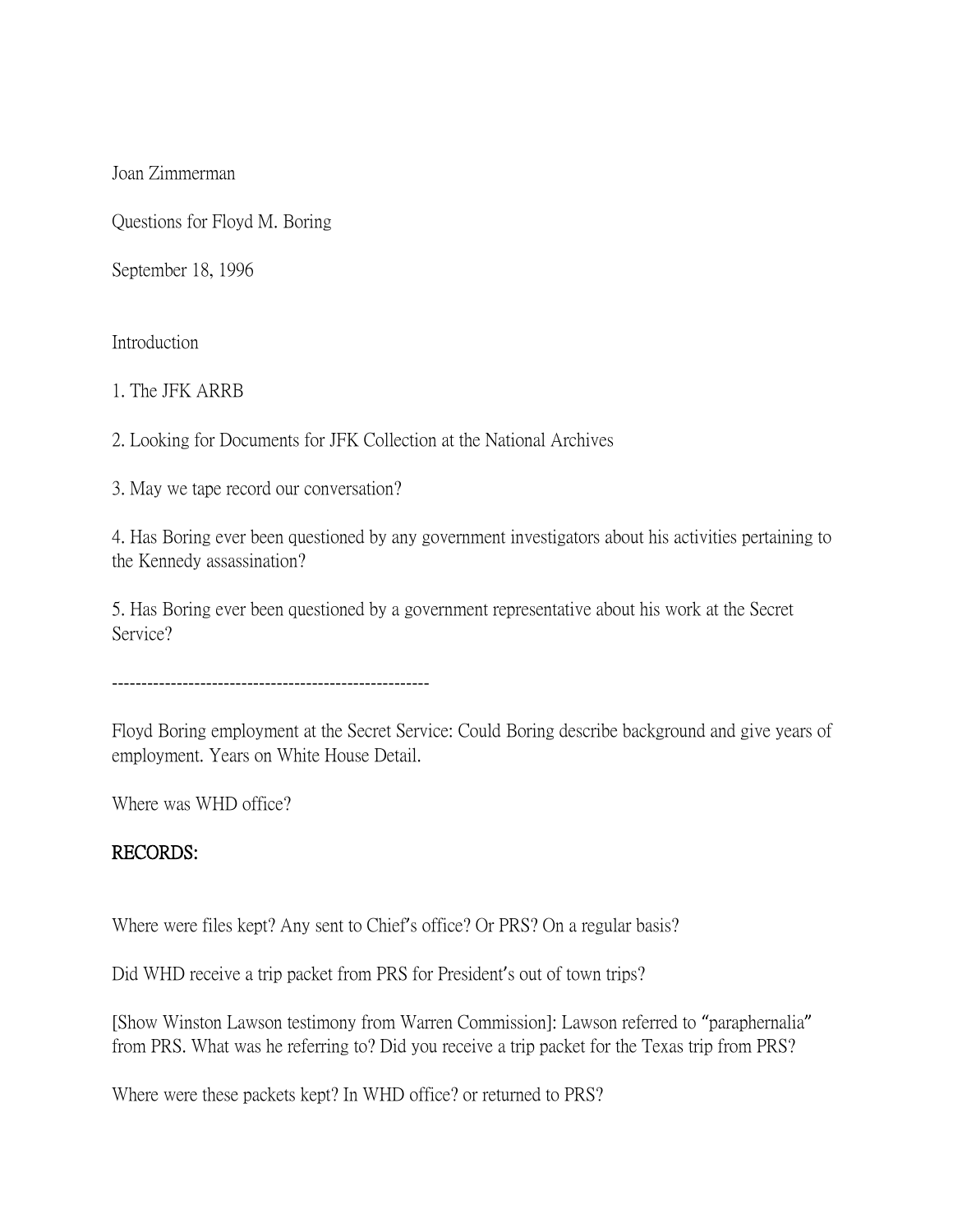Do you have any idea where the records of the White House Detail are kept?

Do you recall a file number for WHD records?

# INTERVIEWS

1. Greer interview with HSCA

Page 2: Greer mentioned that he was not informed of any threats in any of the cities he visited with President Kennedy. Was this normal procedure for White House Detail? Which members of the Detail were informed of threats?

Page 2: Cancellation of the Chicago trip? Why?

Why didn't Boring go on the Dallas trip instead of Kellerman?

Could Boring explain the use of the short wave radio in the limousine: was it set on the DPD channel #2? Could Boring explain WHCA system? Were any WHCA communications tape recorded?

Page 4: Could Boring explain rules for speed of the limousine in motocades? Greer mentioned that the limousine slowed to 3-5 miles per hour? [See also page 5 of Sam Kinney interview: 3-5 miles per hour]

Did Boring speak with Greer about his impressions of the assassination? Did Boring read the reports by the agents on the Texas trip submitted to the White House Detail? (Page 7): What were Boring's impressions when he read these reports? Were there any discrepancies between usual practice and what the agents recounted about their activities?

Why didn't Gerald Behn go on the Texas trip?

Was Boring aware of any internal security review of Secret Service agents after the assassination (in 1964)?

Page 5 of Tim McIntyre interview: question whether agents' commission books (ID)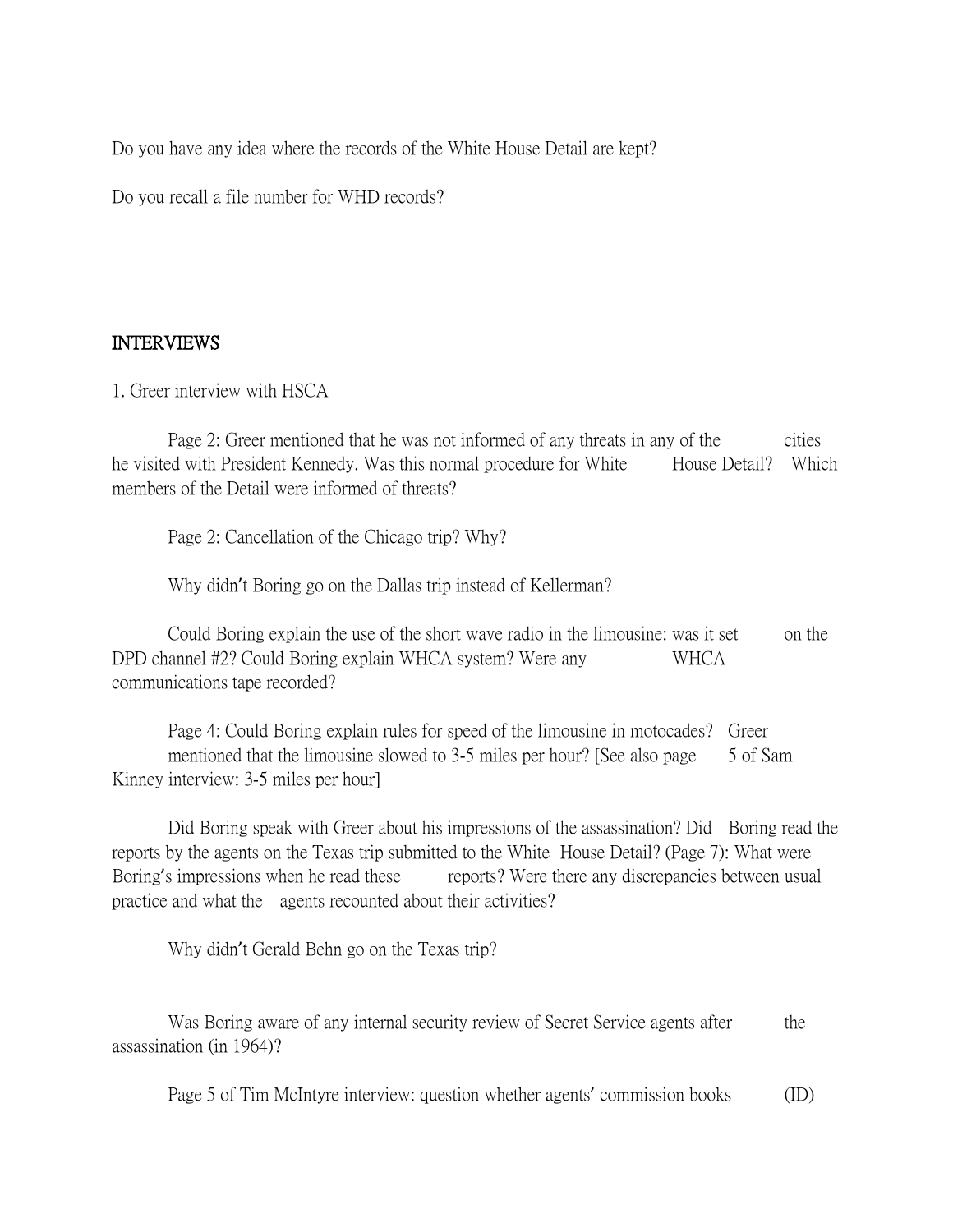were recalled and reissued.

2. Robert Jamison interview (Miami)

Does Boring recall a threat to President Kennedy for 11-18-63 from a rifleman in a high building?

3. Winston Lawson interview

Could Boring describe White House Detail training. Did Boring contribute material to the WHD Advance Manual? Could Boring describe this manual? Which version was in use in 1963?

Why was Winston Lawson selected for advance agent for the Dallas trip? (See page 3).

Lawson mentioned that he had several conversations before the trip with Floyd Boring and Roy Kellerman. Why did they not discuss PRS information? Was this typical preparation? (See page 4)

Who made the decision to use a motorcade in Dallas? (See page 4)

Did Boring participate in the decision to use the Trade Mart over the Woman's Building as the luncheon site? (Page 5)

Page 8: Could Boring describe the WHD procedures for the placement of motorcycles around or near the limousine during motorcades? What was the standard procedure in 1963?

Page 9: Could Boring comment on use of the military to provide backup for the US Secret Service?

Page 10: Lawson returned on plane with FBI agents carrying evidence. Did Boring have any opportunity to view the President's clothing? Bullets? Any other evidence?

Did Boring ever view any photographs taken at the autopsy?

4. Sam Kinney interview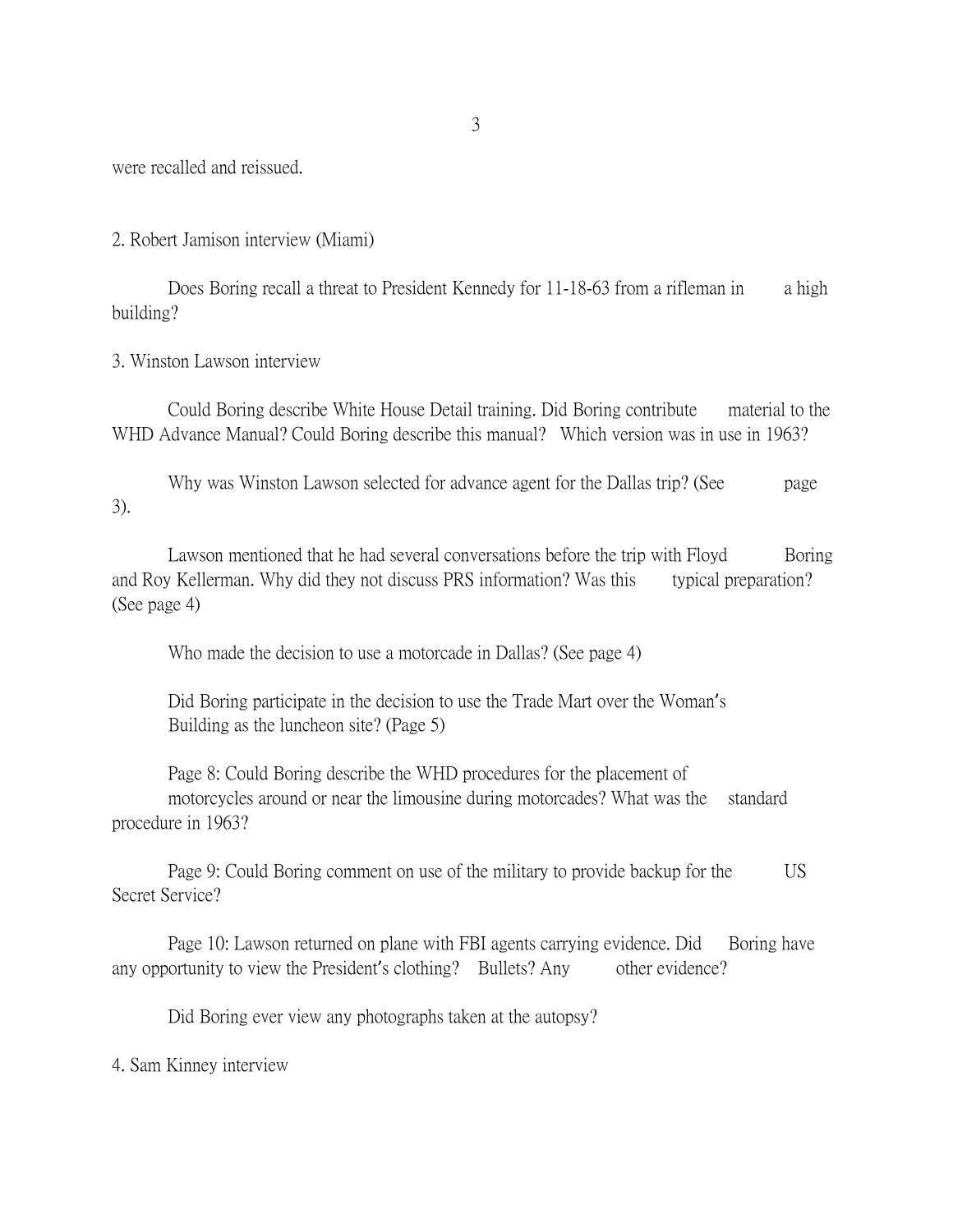4

Page 7: Kinney describes skull fragment and a bullet fragment in the limousine. Did Boring ever see these items? If so, who had them?

Did Boring see the windshield as soon as the limousine was brought to the White House garage? Did Boring see any holes [bullet holes] in the windshield? Where?

---

# 5. William Tim McIntyre

Who at the Secret Service would have conducted internal security investigations of agents after the assassination? Page 5 question about commission books being recalled and reissued. [See page 4 of Gary McLeod interview]

## 6. Glynn Young interview

Could Boring comment on relationships among CIA-USSS; NSA-USSS; FBI- USSS? Page 2: Young mentions feuding among the agencies

7. Gary Merle McLeod interview

Page 4: question about the ID cards being changed (different colors) Could Boring comment on the frequency with which agents received new credentials or changed ID cards. What caused changes: were there yearly changes? Did agents receive any identification that they kept with them for their entire employment?

Could Boring describe standard contacts between White House Detail and Field offices? With PRS?

## 8. Maurice Martineau interview

Could Boring describe White House Detail responsibilities? Is WHD the principal entity within the Secret Service responsible for the President's protection?

Who at White House Detail was specifically responsible for coordination with the Field office in Dallas?

Page 5: Could Boring describe the filing system with regard to sensitive cases? That is, the CO or COS system? Was he shown COS files?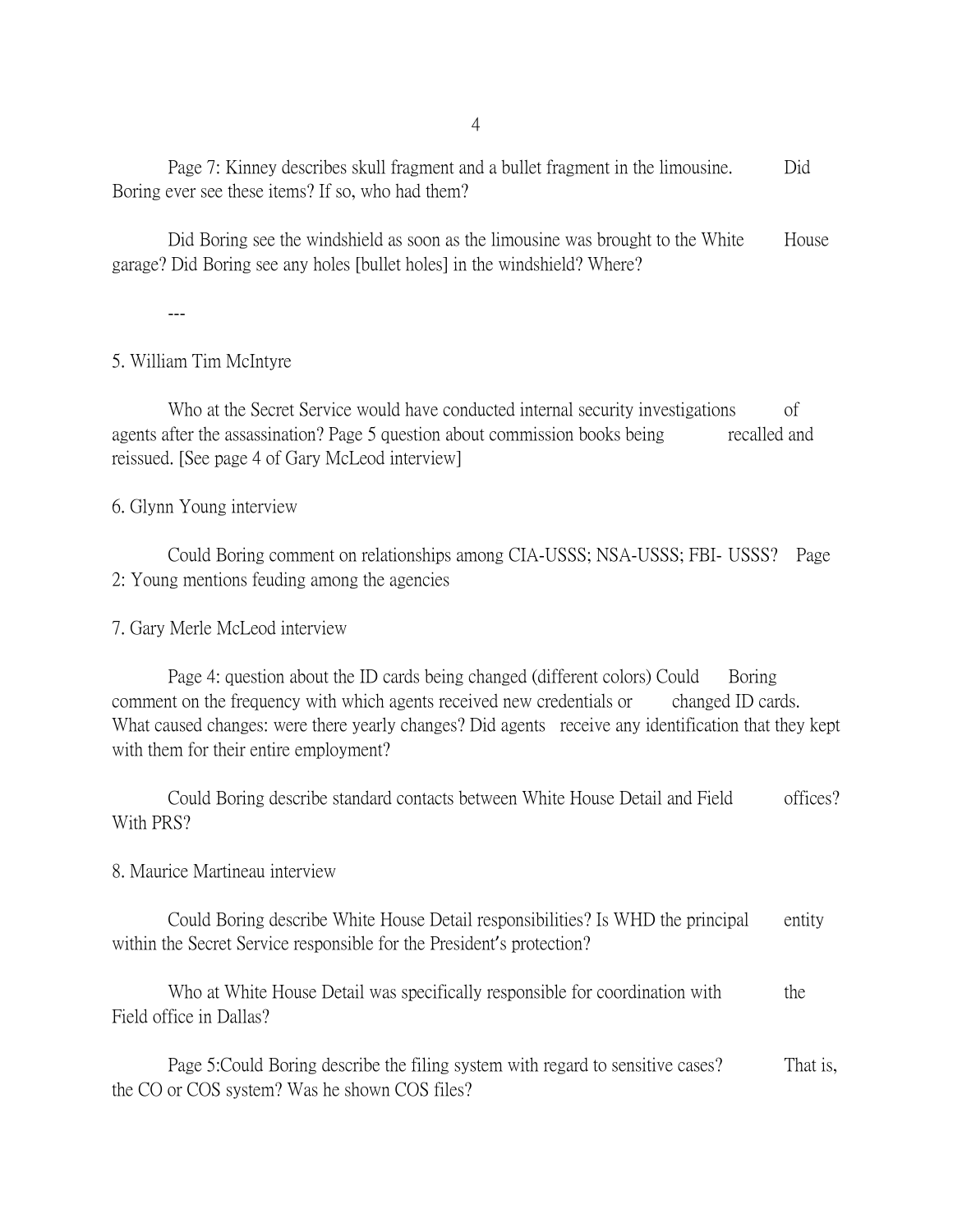9. Ernest Aragon interview

Page 3: Problems in Miami office regarding who controlled presidential protection when President Kennedy came Florida. Gerald Behn and SAIC John Marshall were at sword's point over who controlled presidential protection when President Kennedy came to Florida. [John Marshall interview: page 2.] Could Mr. Boring describe relations between the Miami office and the WHD.

Page 3: Complaints about effectiveness of PRS. Aragon suggested closer ties with CIA.

Aragon said he was kept in the dark about a lot of things. Highly critical of USSS presidential protection. Could Boring comment on this remark?

10. George Hickey interview

Page 3: Hickey mentioned that the cars were taken to the White House Garage and placed under the control of the White House Police. Kinney said the FBI took over. Which is it.

Page 3 Hickey mentioned that Floyd Boring told him to give a statement while Hickey was at the garage. Who took Hickey's statement at the White House? Was this the same statement typed by all the agents for the Secret Service [Rowley?] or were these different statements? If so, where are these statements?

What did Boring do next after telling Hickey to give his statement? Did Boring participate in the examination of the limousine?

#### 11. David Grant interview

Page 1: Grant refers to President Kennedy's military aides. Re: Chicago trip, if Lawson's statement is true, the Chicago Police may not have been reliable. Since Thomas Vallee was a threat to President Kennedy, and military arrangements were discussed, why could not President Kennedy come anyway.Why did President Kennedy have to cancel?

12. Abraham Bolden interview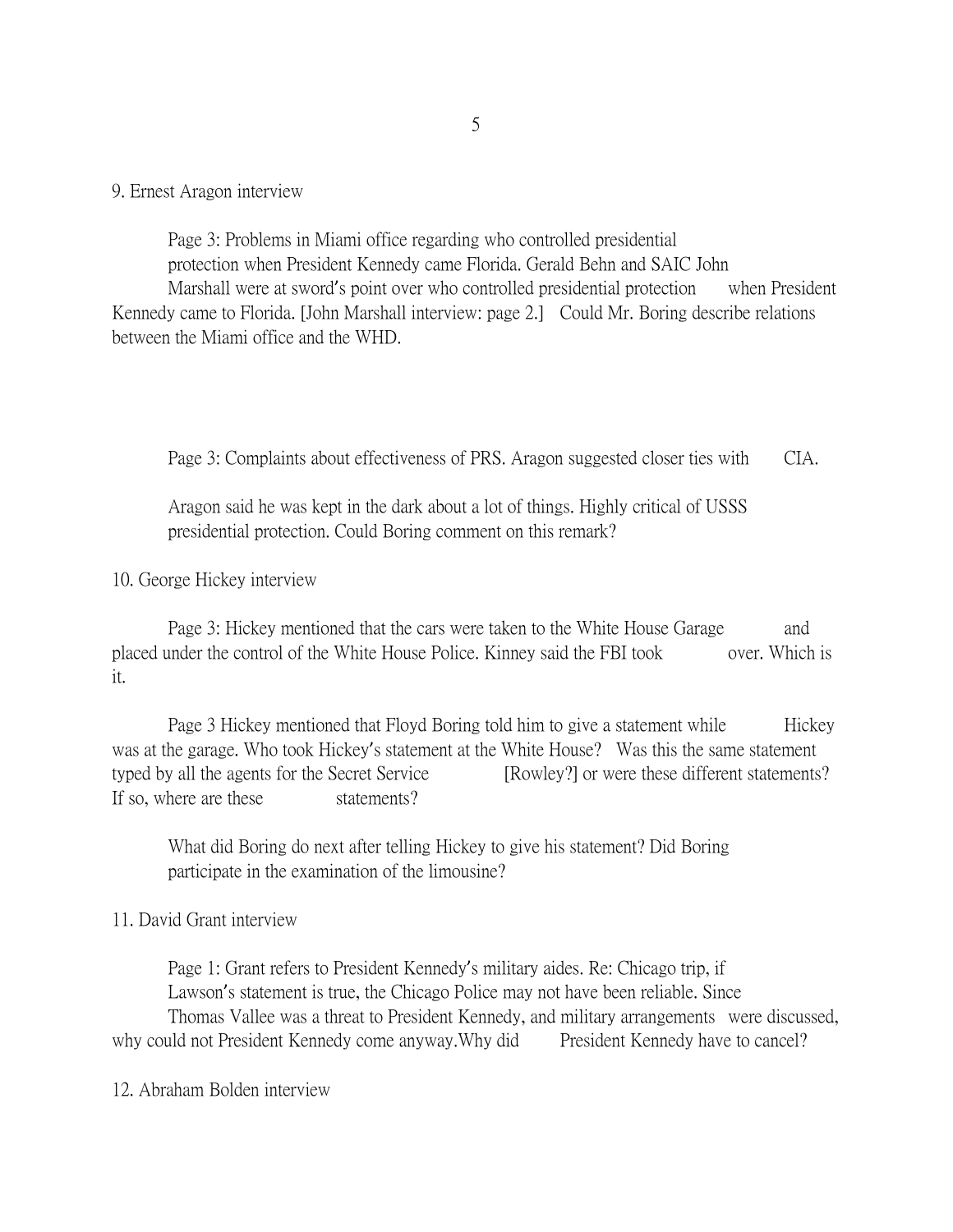Page 3: COS meant Secret or Sensitive. Did Boring see any of this COS material?

Page 2: Bolden told of a threat to President Kennedy in Chicago at the end of October-beginning of November 1963. Bolden cited a Telex from the FBI. Did Boring recall this threat as the reason why President did not come to Chicago? 13. Lubert DeFreese interview

Page 2: Trip to Miami November 18, 1963: was a planned motorcade from airport to hotel cancelled? Why?

Page 3: Decision for a motorcade was made by WHD upper echelon and Presidential civilian staff. Was Boring part of this decision-making?

Page5: DeFreese describes the threat from Southerners in Miami. Does Boring recall whether this threat was discussed within the WHD?

14. Glen Bennett interview

Page 2: Gerald Behn in charge of WHD. There was a manpower pull for the Dallas trip. Why? Could Boring explain the manpower pull. When were such measures necessary?

Page 4: Bennett said his report along with the others was sent to Kellerman. Did Boring have an opportunity to read these reports?

15. Gerald Behn interview

MANCHESTER NOTES: [show Behn's remark about agents on the limousine.] Could Boring comment on this remark.

Page 1: Behn was later SAIC of Special Services, a reservoir of special agents for out of town trips: How does this coincide with Lawson's comment on need for military backup. And how does this reservoir square with the idea of a manpower pull (implying agents from other offices were brought on for a particular trip). Could Boring explain Special Services?

Page 3: Behn recollected that a motorcade would be used in Miami in case of rain.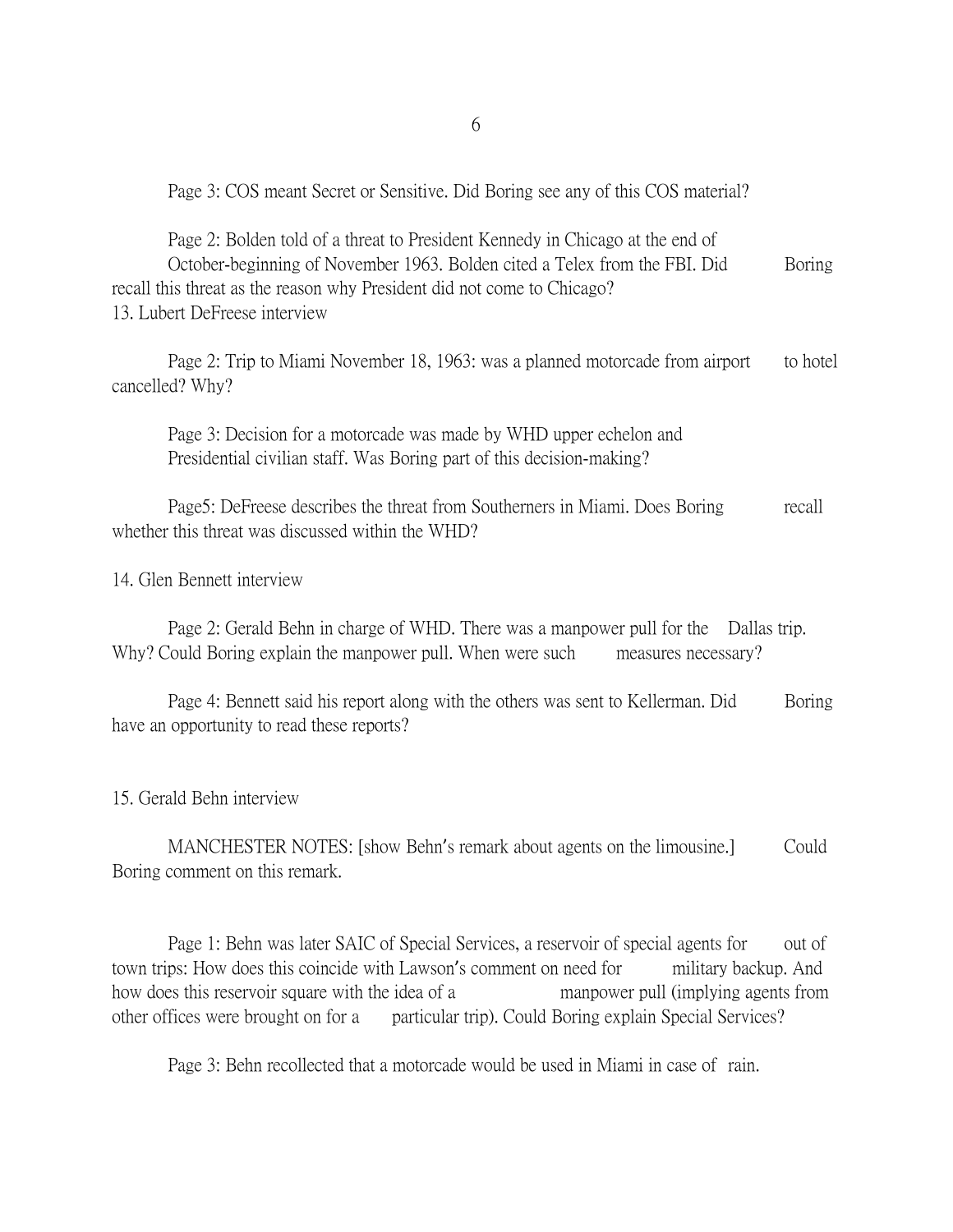Page 4: Behn described how threat information came to WHD: only from WHD advance agents. Is this an accurate description of how information was

obtained?PRS received information from from the Field office. Behn and Bouck would confer with Rowley. Did Boring ever participate in these conferences? Was there a conference before the Texas trip? Where were notes from these conferences kept?

Page 4: Behn mentions that information did not always pass freely between PRS and WHD. Would Boring comment on this?

Page 5: Behn described communications: WHD was in communication with motorcade through Signal Corps switchboard. ALSO: WHD-HQ could be contacted directly by agents in the motorcade. Could Boring confirm this? Who at WHD-HQ was in direct contact with the motorcade at 12:30 Nov 22? Were these conversations tape recorded? Did anyone at HQ hears the shots fired at President Kennedy?

Page 5: Behn was in the chain of custody for the bullet from the stretcher from Richard Johnson. Did Boring see this bullet before it was given to the FBI? Was Boring in any other chains of custody?

Page 5: Behn recalled that film and x-rays were sent to PRS. Did Boring have an opportunity to observe these items before they were given to Robert Bouck?

#### 16. John Marshall interview

---

Page 2: Marshall described a widely distributed checklist (?) Could Boring describe this checklist? [show Boring the checklist; questions about Boring's suggestions for the checklist. Was this checklist designed before or after the assassination?

Page 6: Marshall said DeFreese made the decision to use a helicopter on the Miami trip.

Page 7: Sometimes JFK refused to fly despite USSS recommendations. Could Boring comment on this.

Page 7: Marshall mentioned the possibility of a Secret Service conspiracy. Could Boring comment on this.